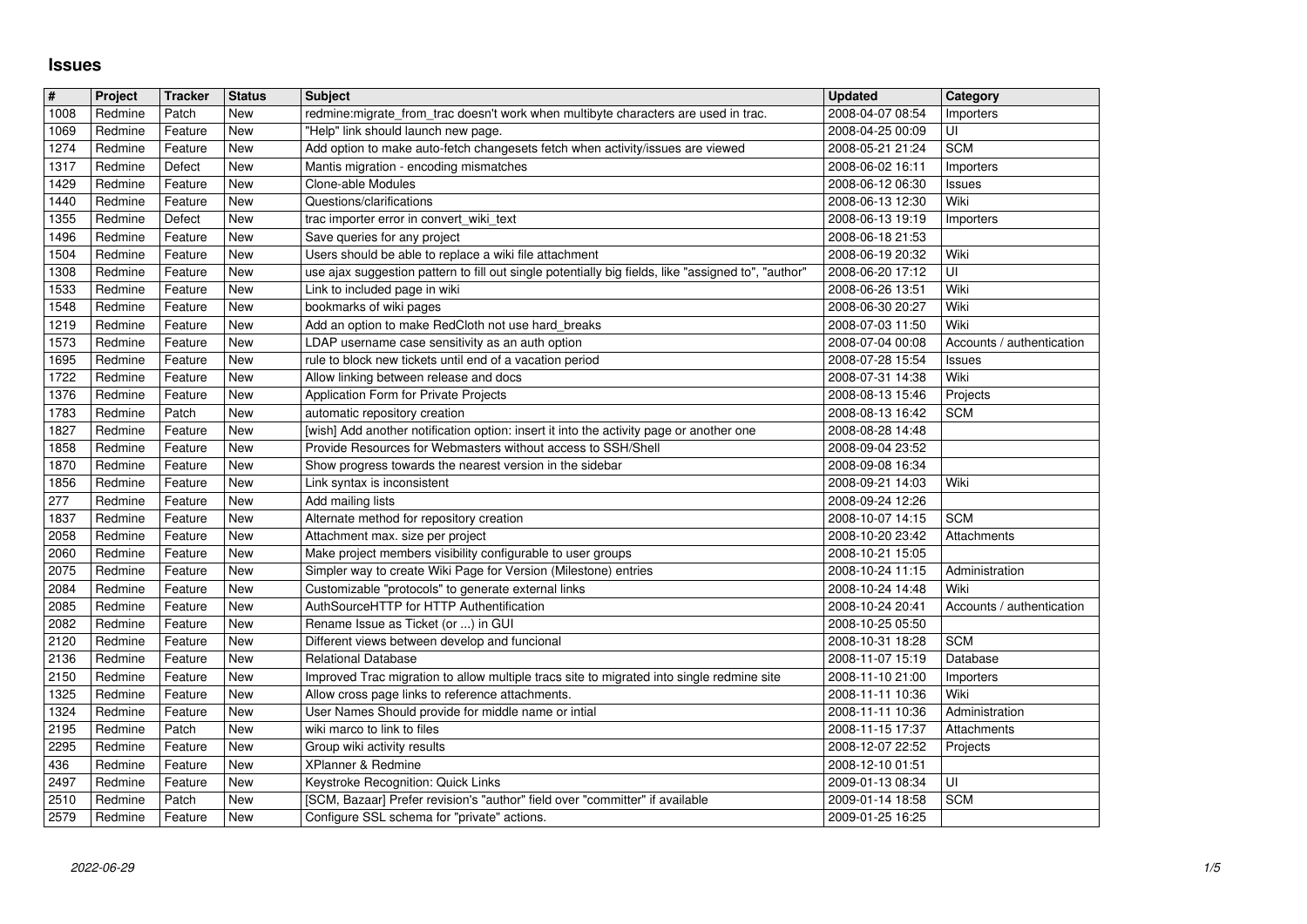| $\overline{\mathbf{t}}$ | Project            | <b>Tracker</b>     | <b>Status</b>     | <b>Subject</b>                                                                                                                   | <b>Updated</b>                       | Category                          |
|-------------------------|--------------------|--------------------|-------------------|----------------------------------------------------------------------------------------------------------------------------------|--------------------------------------|-----------------------------------|
| 2565                    | Redmine            | Feature            | <b>New</b>        | Replacing projects/add page with projects/settings                                                                               | 2009-01-26 09:31                     | UI                                |
| 2596                    | Redmine            | Feature            | New               | There are X users currently {editing viewing} this ticket                                                                        | 2009-01-27 00:13                     |                                   |
| 2614<br>2592            | Redmine<br>Redmine | Feature<br>Feature | New<br>New        | Support different units in "Attachment max. size" field.<br>Suggested new feature: Recent ticket list at right of New Issue page | 2009-01-28 21:08<br>2009-02-03 00:16 | Attachments<br>Issues             |
| 2675                    | Redmine            | Feature            | New               | Watch - add a personal comment                                                                                                   | 2009-02-05 09:25                     |                                   |
| 2613                    | Redmine            | Feature            | New               | Define working steps/packages for tickets                                                                                        | 2009-02-05 11:11                     |                                   |
| 2671                    | Redmine            | Feature            | New               | Reports to show people's working performance and project overview status.                                                        | 2009-02-09 18:31                     |                                   |
| 1462<br>2855            | Redmine<br>Redmine | Feature            | New               | Access control to trackers by user roles/profiles<br>Move Authetication Settings to Project Level                                | 2009-02-27 16:09                     | Issues permissions                |
| 2892                    | Redmine            | Feature<br>Feature | New<br>New        | Filter atom feeds - not see/read your own changes                                                                                | 2009-02-27 16:39<br>2009-03-04 07:52 | Administration<br>Feeds           |
| 2918                    | Redmine            | Feature            | New               | Cross-project file search                                                                                                        | 2009-03-07 14:07                     | Search engine                     |
| 2947                    | Redmine            | Feature            | New               | Add a wrapping-setting button to edit-windows                                                                                    | 2009-03-11 00:42                     | Wiki                              |
| 2953                    | Redmine            | Feature            | New               | application launch URLs not rendered as link                                                                                     | 2009-03-12 19:06                     | Wiki                              |
| 2958<br>2951            | Redmine<br>Redmine | Feature<br>Feature | New<br>New        | Different assignement for different roles<br>I would like to see Summery filtered on Versions                                    | 2009-03-12 19:23<br>2009-03-13 12:18 | Administration                    |
| 2965                    | Redmine            | Feature            | New               | <b>CAS Authentication</b>                                                                                                        | 2009-03-13 23:26                     | Accounts / authentication         |
| 2973                    | Redmine            | Feature            | New               | using smaller then or bigger then to all valid fields                                                                            | 2009-03-15 20:25                     | UI                                |
| 3031                    | Redmine            | Feature            | New               | context menu won't allow Assigned_To change cross projects                                                                       | 2009-03-23 18:10                     |                                   |
| 2576<br>3059            | Redmine<br>Redmine | Patch<br>Feature   | New<br>New        | Partially decouple application_helper.rb from Gravatar<br>Placement of input controls when adding related issue                  | 2009-03-24 22:34<br>2009-03-27 11:15 | UI                                |
| 3103                    | Redmine            | Feature            | New               | function suggestion about open area of information                                                                               | 2009-04-02 07:45                     |                                   |
| 3146                    | Redmine            | Feature            | New               | Optional Filters in custom queries                                                                                               | 2009-04-09 13:14                     |                                   |
| 2538                    | Redmine            | Feature            | New               | Fine-grain controll over ticket view permissions<br>Wiki "Blocks"                                                                | 2009-04-12 18:08                     | <b>Issues permissions</b><br>Wiki |
| 3205<br>3266            | Redmine<br>Redmine | Feature<br>Feature | New<br>New        | Commit ID syntaxn sugar/parsing                                                                                                  | 2009-04-20 12:20<br>2009-04-30 00:41 | <b>Text formatting</b>            |
| 3046                    | Redmine            | Feature            | New               | Mix associated revisions with journal entries                                                                                    | 2009-05-01 11:28                     | Issues                            |
| 3269                    | Redmine            | Feature            | New               | Writing a single batch file for all rake tasks                                                                                   | 2009-05-14 00:15                     |                                   |
| 3357                    | Redmine            | Patch              | New               | Revision log relative to current location in the Repository Browser                                                              | 2009-05-18 23:00                     | <b>SCM</b>                        |
| 3365<br>426             | Redmine<br>Redmine | Feature<br>Feature | New<br>New        | Consolidated time reports across projects [enhancement]<br>In Reports, simple Show Estimated Time/Hours assigned to Each USER    | 2009-05-19 20:50<br>2009-05-20 00:23 | Administration                    |
| 1601                    | Redmine            | Patch              | New               | Make second level navigation for all views in repository controller                                                              | 2009-05-23 15:37                     | <b>SCM</b>                        |
| 3393                    | Redmine            | Feature            | New               | Trac importer: customizable trackers mapping                                                                                     | 2009-05-25 20:31                     | Importers                         |
| 3508                    | Redmine            | Feature            | New               | Migrating individual project from redmine to another instance of redmine                                                         | 2009-06-18 08:27                     |                                   |
| 3563<br>3555            | Redmine<br>Redmine | Feature<br>Feature | New<br>New        | Button "feedback required"<br>Search for My Issues                                                                               | 2009-06-30 15:38<br>2009-06-30 21:41 | <b>Issues</b><br>Search engine    |
| 2876                    | Redmine            | Feature            | New               | A simple plan for wiki concurrent edition                                                                                        | 2009-06-30 22:34                     | Wiki                              |
| 3578                    | Redmine            | Defect             | New               | Subversion fetch_changesets does not handle moved (root-)directories                                                             | 2009-07-01 22:24                     | <b>SCM</b>                        |
| 2114                    | Redmine            | Patch              | New               | Fixed Bugs in Importer Area                                                                                                      | 2009-07-16 16:45                     | Importers                         |
| 3684<br>3714            | Redmine<br>Redmine | Feature<br>Feature | <b>New</b><br>New | Cucumber features in wiki<br>Forums - Categories, Separators and announcing                                                      | 2009-07-31 09:11<br>2009-08-06 03:54 | Wiki<br>Forums                    |
| 3749                    | Redmine            | Patch              | New               | Wiki. TOC. The standardised anchors and admissible "fragment" part of URI.                                                       | 2009-08-18 01:10                     | Wiki                              |
| 3575<br>3788            | Redmine            | Feature            | Reopened          | Diff with older revision<br>Fields with dropdowns should not show if there are no values                                         | 2009-08-26 11:23                     | <b>SCM</b>                        |
|                         |                    |                    |                   |                                                                                                                                  |                                      |                                   |
|                         |                    |                    |                   |                                                                                                                                  |                                      |                                   |
|                         |                    |                    |                   |                                                                                                                                  |                                      |                                   |
|                         |                    |                    |                   |                                                                                                                                  |                                      |                                   |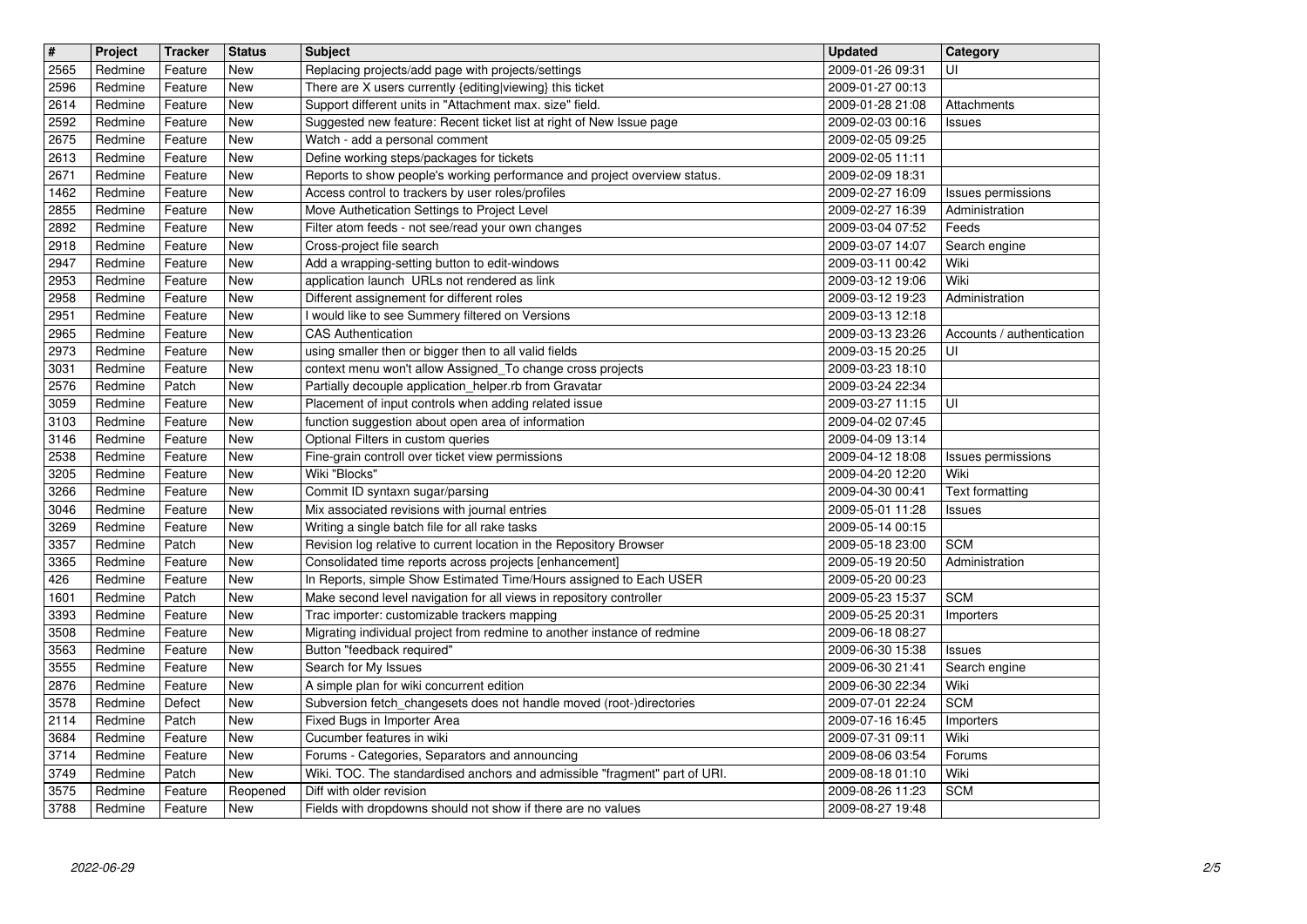| $\overline{\mathbf{H}}$ | Project            | <b>Tracker</b>     | <b>Status</b>             | <b>Subject</b>                                                                                                                                | <b>Updated</b>                       | Category                                    |
|-------------------------|--------------------|--------------------|---------------------------|-----------------------------------------------------------------------------------------------------------------------------------------------|--------------------------------------|---------------------------------------------|
| 3775<br>3803            | Redmine<br>Redmine | Feature<br>Patch   | <b>New</b><br><b>New</b>  | Request project access by new users<br>Show custom user fields in csv export of time entry reports                                            | 2009-08-28 10:26<br>2009-09-01 15:01 | Permissions and roles<br>Time tracking      |
| 3833                    | Redmine            | Feature            | New                       | Time tracking enhancement                                                                                                                     | 2009-09-12 15:15                     | Time tracking                               |
| 3901<br>3926            | Redmine<br>Redmine | Patch<br>Feature   | New<br>New                | Make length of short project description customizable<br>Permissions for time tracking                                                        | 2009-09-23 08:46<br>2009-10-01 00:27 | Time tracking                               |
| 2315                    | Redmine            | Feature            | New                       | Different repository access rights for different users                                                                                        | 2009-10-04 22:28                     | <b>SCM</b>                                  |
| 3980                    | Redmine            | Feature            | New                       | Add a group of projects to user account                                                                                                       | 2009-10-06 19:47                     | Administration                              |
| 3991<br>4002            | Redmine<br>Redmine | Feature<br>Feature | New<br>New                | Provide basic metadata in issue atom feed even when there are no changes<br>support adding a local user account per repository for ssh access | 2009-10-07 18:15<br>2009-10-08 17:43 | Feeds<br>Administration                     |
| 4003                    | Redmine            | Feature            | <b>New</b>                | Let user choose created repository type                                                                                                       | 2009-10-08 17:46                     | Administration                              |
| 4013<br>3963            | Redmine<br>Redmine | Feature<br>Feature | New<br>New                | Have one color for one project/subproject<br>Associate a hostname to a particular project                                                     | 2009-10-09 23:25<br>2009-10-11 12:06 | UI                                          |
| 4032                    | Redmine            | Feature            | New                       | Wiki attachment history                                                                                                                       | 2009-10-15 09:42                     | Wiki                                        |
| 3951                    | Redmine            | Defect<br>Feature  | New<br>New                | The SubversionAdapter entries function should use io.readlines instead of io.read<br>Obfuscate email links                                    | 2009-10-16 18:09<br>2009-10-21 12:38 | <b>SCM</b><br>Email notifications           |
| 4066<br>4037            | Redmine<br>Redmine | Feature            | New                       | LDAP-Memberlist too big                                                                                                                       | 2009-10-23 19:44                     | Accounts / authentication                   |
| 4101<br>4162            | Redmine            | Feature            | New<br>New                | Ability to prevent a news item from appearing in the front page and the central news feed.<br>Allow static urls for searches                  | 2009-10-24 13:02<br>2009-11-03 21:39 | News                                        |
| 4091                    | Redmine<br>Redmine | Feature<br>Feature | <b>New</b>                | "Comment" link for issues                                                                                                                     | 2009-11-08 10:39                     | Search engine<br>UI                         |
| 4111                    | Redmine<br>Redmine | Feature<br>Feature | New<br><b>New</b>         | integrate Issues with basecamp TODO                                                                                                           | 2009-11-09 16:31<br>2009-11-11 17:33 |                                             |
| 3888<br>4089            | Redmine            | Feature            | Reopened                  | Apply styles across multiple paragraphs<br>Fires a warning if required custom fields exist when migrating                                     | 2009-11-11 22:59                     | <b>Text formatting</b><br>Importers         |
| 4212                    | Redmine            | Feature            | New                       | Documents and Wiki tied to Redmine Versions                                                                                                   | 2009-11-13 06:23                     | Documents                                   |
| 4128<br>4237            | Redmine<br>Redmine | Feature<br>Feature | New<br>New                | Copy project settings to subprojects<br>Default View for Documents                                                                            | 2009-11-16 17:25<br>2009-11-19 20:35 | Projects<br>Documents                       |
| 4258                    | Redmine            | Feature            | New                       | Improve tab order in wikis                                                                                                                    | 2009-11-20 20:01                     | Wiki                                        |
| 3497<br>371             | Redmine<br>Redmine | Feature<br>Feature | New<br>New                | "duplicates" relation invalidates roadmap percentage<br>Show time tracking in the changelog/roadmap                                           | 2009-11-22 23:58<br>2009-11-23 00:27 | Roadmap<br>Roadmap                          |
| 376                     | Redmine            | Feature            | New                       | An option to have all the forums browsable from one place                                                                                     | 2009-11-23 01:00                     | Forums                                      |
| 1764<br>2696            | Redmine<br>Redmine | Patch<br>Patch     | New<br>New                | Add session_config option-stubs to environment-config<br>Add subcategory to category                                                          | 2009-11-23 02:34<br>2009-11-23 14:56 | Accounts / authentication<br><b>Issues</b>  |
| 4280                    | Redmine            | Feature            | New                       | Reporting capabilities                                                                                                                        | 2009-11-24 17:04                     | Roadmap                                     |
| 4288<br>4191            | Redmine<br>Redmine | Feature<br>Feature | New<br>New                | Maintain activity traces of an issue after it has been deleted<br>Adding spent time through emails                                            | 2009-11-26 20:00                     | <b>Issues</b>                               |
| 4141                    | Redmine            | Defect             | New                       | Attachments added in a comment via email are not displayed in the ticket history                                                              | 2009-11-28 13:16<br>2009-11-28 13:16 | Email receiving<br>Email receiving          |
| 4321                    | Redmine            | Feature            | New                       | Referencing issues in commit messages needs extra action                                                                                      | 2009-12-03 06:11                     | Issues                                      |
| 4269<br>4348            | Redmine<br>Redmine | Feature<br>Feature | <b>New</b><br>New         | Allow ca_path option for reposman.rb to validate peer certificate<br>Issue summary could present daily statistics in a graph                  | 2009-12-04 15:05<br>2009-12-07 20:49 | <b>Issues</b>                               |
| 4356                    | Redmine            | Feature            | $\overline{\mathsf{New}}$ | add ability Plugin may contain the theme for Redmine                                                                                          | 2009-12-08 14:46                     | Plugin API                                  |
| 4349<br>2370            | Redmine<br>Redmine | Feature<br>Feature | New<br>New                | Choose startpage in My account<br>Vacations overview                                                                                          | 2009-12-09 04:09<br>2009-12-15 01:15 | Accounts / authentication<br>Plugin Request |
| 4470<br>4374            | Redmine<br>Redmine | Feature<br>Feature | New<br>New                | The text width should be able to adaptive<br>Issues - Description preview on hover                                                            | 2009-12-22 13:40<br>2009-12-24 19:51 | UI<br>UI                                    |
|                         |                    |                    |                           |                                                                                                                                               |                                      |                                             |
|                         |                    |                    |                           |                                                                                                                                               |                                      |                                             |
|                         |                    |                    |                           |                                                                                                                                               |                                      |                                             |
|                         |                    |                    |                           |                                                                                                                                               |                                      |                                             |
|                         |                    |                    |                           |                                                                                                                                               |                                      |                                             |
|                         |                    |                    |                           |                                                                                                                                               |                                      |                                             |
|                         |                    |                    |                           |                                                                                                                                               |                                      |                                             |
|                         |                    |                    |                           |                                                                                                                                               |                                      |                                             |
|                         |                    |                    |                           |                                                                                                                                               |                                      |                                             |
|                         |                    |                    |                           |                                                                                                                                               |                                      |                                             |
|                         |                    |                    |                           |                                                                                                                                               |                                      |                                             |
|                         |                    |                    |                           |                                                                                                                                               |                                      |                                             |
|                         |                    |                    |                           |                                                                                                                                               |                                      |                                             |
|                         |                    |                    |                           |                                                                                                                                               |                                      |                                             |
|                         |                    |                    |                           |                                                                                                                                               |                                      |                                             |
|                         |                    |                    |                           |                                                                                                                                               |                                      |                                             |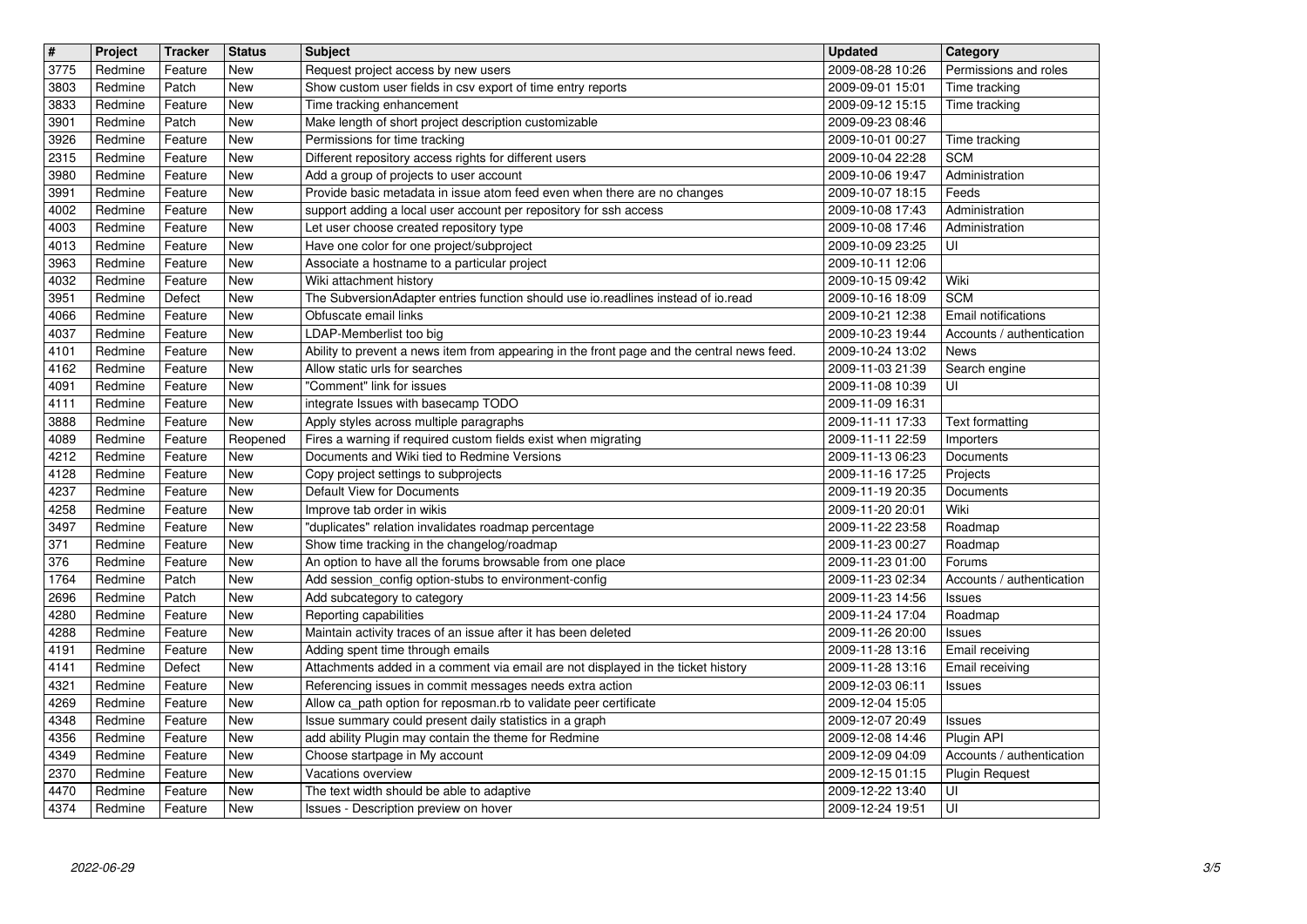| $\overline{\mathbf{H}}$ | Project            | <b>Tracker</b>     | <b>Status</b>            | <b>Subject</b>                                                                                                              | <b>Updated</b>                       | Category                       |
|-------------------------|--------------------|--------------------|--------------------------|-----------------------------------------------------------------------------------------------------------------------------|--------------------------------------|--------------------------------|
| 4432                    | Redmine            | Feature            | <b>New</b>               | Custom highlighting for certain user-role comments                                                                          | 2009-12-25 20:38                     | UI                             |
| 4448<br>4485            | Redmine<br>Redmine | Defect<br>Feature  | New<br>New               | Subversion password cleanly visible in the process list and some logs<br>Create an ACL privilege for assigning tickets      | 2009-12-26 17:16<br>2009-12-29 14:23 | <b>SCM</b>                     |
| 4507                    | Redmine            | Feature            | New                      | Changing field order to input Firstname and Lastname                                                                        | 2010-01-01 11:42                     | Issues permissions<br>UI       |
| 2197                    | Redmine            | Patch              | Reopened                 | protect user email from spmamer                                                                                             | 2010-01-03 03:48                     | Email notifications            |
| 4535                    | Redmine            | Patch              | <b>New</b>               | Import Target Version from Mantis                                                                                           | 2010-01-07 23:25                     | Importers                      |
| 2597                    | Redmine            | Feature            | <b>New</b>               | Allow users to choose on which specific events they want to be notified                                                     | 2010-01-08 14:51                     | Email notifications            |
| 4554                    | Redmine            | Feature            | New                      | mark the issue as "duplicate" when I add the related issue                                                                  | 2010-01-12 20:32                     | <b>Issues</b>                  |
| 4555<br>4558            | Redmine<br>Redmine | Feature<br>Feature | <b>New</b><br><b>New</b> | share filters with teams<br>watch categories and users                                                                      | 2010-01-12 20:32<br>2010-01-12 22:31 | <b>Issues</b>                  |
| 4571                    | Redmine            | Patch              | New                      | Allow labels for Redmine links                                                                                              | 2010-01-13 15:40                     | Text formatting                |
| 4588                    | Redmine            | Defect             | New                      | In status form of version view, link to issues results limited.                                                             | 2010-01-15 02:11                     |                                |
| 4520                    | Redmine            | Patch              | New                      | Simplify URL Matching in Redmine                                                                                            | 2010-01-15 18:13                     | Text formatting                |
| 4635                    | Redmine            | Patch              | <b>New</b>               | Filter by Role clause                                                                                                       | 2010-01-22 16:06                     | <b>Issues</b>                  |
| 4685<br>4705            | Redmine<br>Redmine | Feature<br>Patch   | <b>New</b><br><b>New</b> | Custom single issue views<br>Allow selection of up to five fields in timelog report                                         | 2010-01-28 23:11<br>2010-02-01 13:27 | UI<br>Time tracking            |
| 4717                    | Redmine            | Feature            | New                      | Make wiki tab link use the actual link that contains the page name.                                                         | 2010-02-02 15:21                     | Wiki                           |
| 4714                    | Redmine            | Feature            | <b>New</b>               | hide "Projects" from the main menu for anonymous users, when there are no public projects                                   | 2010-02-05 10:19                     | Issues permissions             |
| 4744                    | Redmine            | Feature            | New                      | Maintain File and Document meta data                                                                                        | 2010-02-05 15:42                     | Attachments                    |
| 4746                    | Redmine            | Feature            | New                      | Adapt repository statistics charts to number of developers                                                                  | 2010-02-05 17:12                     | <b>SCM</b>                     |
| 4316                    | Redmine<br>Redmine | Feature<br>Feature | New<br><b>New</b>        | about timelog approval workflow<br>'issue category" should have a "description" field                                       | 2010-02-06 03:12<br>2010-02-08 22:07 | Time tracking                  |
| 4768<br>4582            | Redmine            | Feature            | New                      | Automaticly set an issue status when an issue is first assigned                                                             | 2010-02-10 01:45                     | <b>Issues</b><br><b>Issues</b> |
| 4695                    | Redmine            | Feature            | New                      | Stack trace formatting                                                                                                      | 2010-02-10 03:15                     | Text formatting                |
| 4799                    | Redmine            | Feature            | <b>New</b>               | Issue Custom Fields Parent-Child                                                                                            | 2010-02-11 01:05                     | Custom fields                  |
| 4827                    | Redmine            | Feature            | <b>New</b>               | Tags on `media` / `data sets` (issues, projects, file etc)                                                                  | 2010-02-13 04:27                     | Custom fields                  |
| 4829<br>4835            | Redmine<br>Redmine | Feature<br>Feature | New<br>New               | Write an installer                                                                                                          | 2010-02-13 05:31                     | <b>REST API</b>                |
| 1557                    | Redmine            | Feature            | New                      | Mono compatable .NET implementation of the redmine API<br><b>LDAP Synchronization</b>                                       | 2010-02-13 10:22<br>2010-02-17 21:18 | <b>LDAP</b>                    |
| 4882                    | Redmine            | Feature            | New                      | Email receiving through MAPI                                                                                                | 2010-02-19 19:55                     | Email receiving                |
| 3537                    | Redmine            | Feature            | <b>New</b>               | members on the project to be watched                                                                                        | 2010-02-21 16:10                     | Permissions and roles          |
| 4814                    | Redmine            | Feature            | <b>New</b>               | Option to prevent removing all members with a certain role                                                                  | 2010-02-22 05:51                     | Projects                       |
| 4909                    | Redmine            | Feature            | <b>New</b>               | Users nenu                                                                                                                  | 2010-02-24 22:02                     | Accounts / authentication      |
| 4960<br>4977            | Redmine<br>Redmine | Feature<br>Patch   | <b>New</b><br><b>New</b> | Links to latest version of all files modified by a tickets associated revisions<br>LDAP user cant change username and email | 2010-03-02 02:19<br>2010-03-03 17:30 | LDAP                           |
| 4980                    | Redmine            | Feature            | <b>New</b>               | Reference to a commit in a different project                                                                                | 2010-03-03 20:54                     |                                |
| 4956                    | Redmine            | Defect             | <b>New</b>               | Proejct Settings submenu disappearing when viewing another controller                                                       | 2010-03-04 06:33                     | UI                             |
| 4987                    | Redmine            | Feature            | <b>New</b>               | Convert internal URLs to canonic wiki links                                                                                 | 2010-03-04 23:15                     | Wiki                           |
| 4994                    | Redmine            | Defect             | New                      | Issue global custom fields should be available in filters only for their trackers                                           | 2010-03-08 07:34                     | Custom fields                  |
| 2748<br>5017            | Redmine<br>Redmine | Patch<br>Feature   | New<br>New               | Improved Trac-Importer with subversion repository migration<br>Custom columns on Admin/Users page                           | 2010-03-08 21:58<br>2010-03-09 16:42 | <b>Importers</b>               |
| 5020                    | Redmine            | Defect             | New                      | Advanced Subversion Integration Howto is confusing                                                                          | 2010-03-09 20:41                     | Documentation                  |
| 2481                    | Redmine            | Feature            | New                      | Improved issue update (+post real-life project information).                                                                | 2010-03-10 09:41                     | <b>Issues</b>                  |
|                         |                    |                    |                          |                                                                                                                             |                                      |                                |
|                         |                    |                    |                          |                                                                                                                             |                                      |                                |
|                         |                    |                    |                          |                                                                                                                             |                                      |                                |
|                         |                    |                    |                          |                                                                                                                             |                                      |                                |
|                         |                    |                    |                          |                                                                                                                             |                                      |                                |
|                         |                    |                    |                          |                                                                                                                             |                                      |                                |
|                         |                    |                    |                          |                                                                                                                             |                                      |                                |
|                         |                    |                    |                          |                                                                                                                             |                                      |                                |
|                         |                    |                    |                          |                                                                                                                             |                                      |                                |
|                         |                    |                    |                          |                                                                                                                             |                                      |                                |
|                         |                    |                    |                          |                                                                                                                             |                                      |                                |
|                         |                    |                    |                          |                                                                                                                             |                                      |                                |
|                         |                    |                    |                          |                                                                                                                             |                                      |                                |